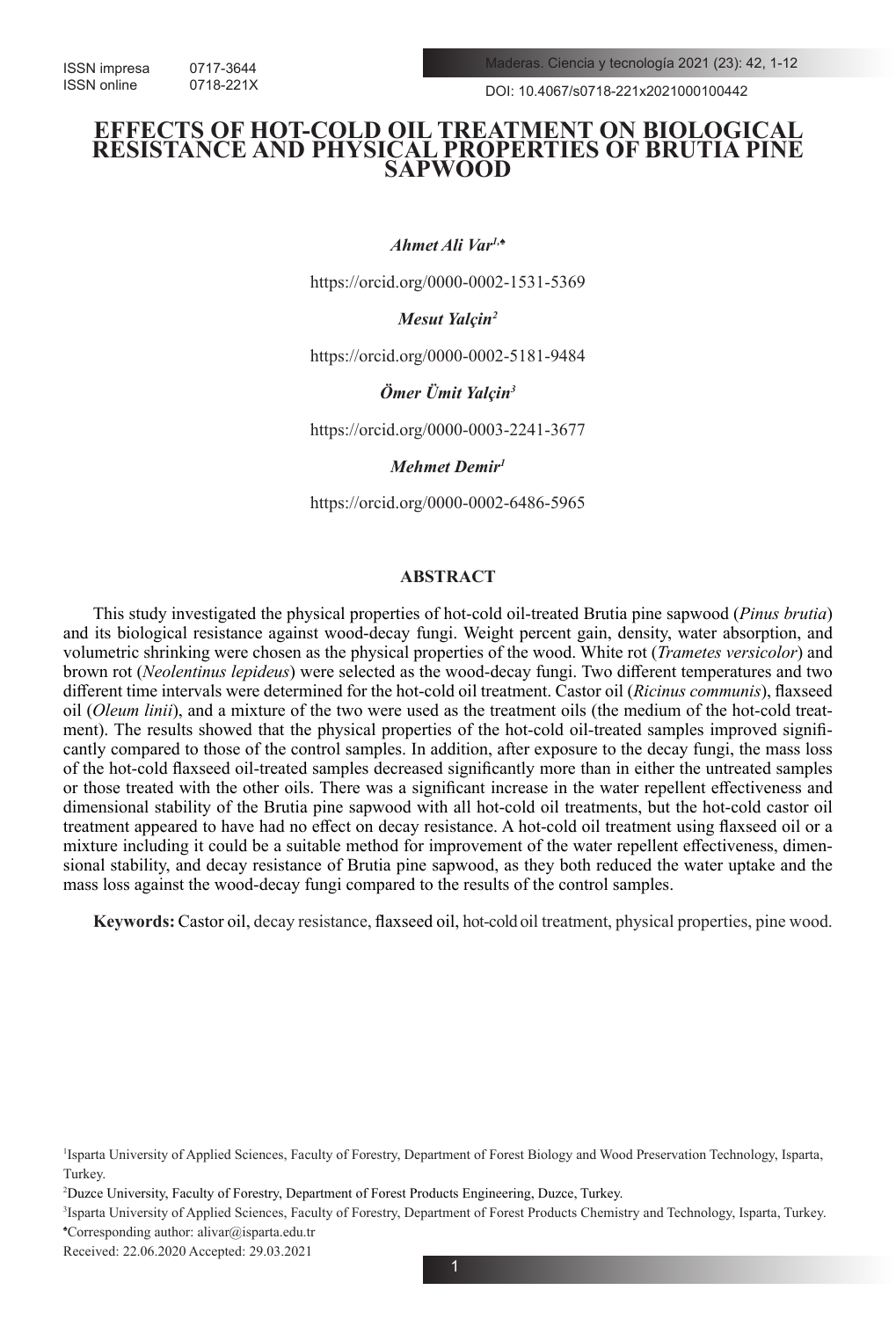# **INTRODUCTION**

Wood is an organic, renewable, and environmentally friendly natural material with beneficial properties. However, it is also associated with negative features such as dimensional changes, flammability, and biotic degradation. Many thermal process methods have been developed such as the Thermowood and Oil-heat treatment processes (Wang and Cooper 2005). These processes are among the techniques that improve some of the disadvantageous properties of wood material. It has been reported that thermal modification is a practical and eco-friendly process that reduces the hygroscopicity of wood, increases its dimensional stability and biotic resistance, and improves its color properties (Wang and Cooper 2005).

Bazyar (2012) reported that thermal modification reduced the swelling, shrinking, and equilibrium moisture content of wood material. In addition, it has been stated that heat treatment temperatures increase the resistance against biodegradation and moisture defects of wood, while only slightly changing the material properties (Hill 2006).

The oil heat treatment can serve as an alternative method for the modification of wood. Compared to normal heat treatment, this process can improve the disadvantageous properties of wood material. The oil heat treatment takes place in hot oil, while the normal heat treatment occurs under inert gases that do not react chemically under certain conditions. In oil heat treatment, the oils, applied at different temperatures and time duration, can be used as a good heat transfer medium and can also act as a potential carrier for other substances. This situation can further increase the effectiveness of the applied process (Tasdelen *et al.* 2019).

In recent years, there has been increasing use of plant oils in the thermal modification treatments of wood material. The oil heat treatments reduce the wood's moisture uptake, and also boost its performance against water absorption-related problems. Natural or raw herbal oils used as the heating medium in oil heat treatments include rapeseed oil, flaxseed oil, and sunflower oil (Rapp and Sailer 2000). It was reported that in wood treated with hot soy oil and then cooled within the same oil, the oil absorption increased depending on the increments of the cooling time, whereas the amount of water absorption and swelling decreased, thus improving the hydrophobicity and dimensional stability of the wood (Awoyemi *et al.* 2009).

Bak and Németh (2012) found that the equilibrium moisture content and the swelling rate decreased in wood material exposed to oil heat treatment with sunflower, flaxseed, and rapeseed oils. The anti-swelling effectiveness also increased, while the equilibrium moisture decreased because of the time and temperature increments of the treatment. It was stated that the equilibrium moisture content and volumetric shrinking had decreased in wood treated with hot flaxseed oil, and that the biological resistance against decay fungi had also improved. This increased resistance was attributed to the rising temperature.

Lee *et al.* (2018) stated that there is a common opinion that the minimum temperature for the oil heat treatment is 100 °C and, this varies depending on the tree species. It was reported that hot-cold oil heat treatment consisting of a hot oil treatment at 130 °C followed by a cold oil treatment at 80 °C provides 30 % retention, and high-density linseed oil reduces water permeability compared to other oils (Lyon *et al.* 2007).

Tomak and Yildiz (2012) reported when wood samples are immersed in hot oil at 110 °C - 210 °C and then kept in cold oil at 10 °C - 90 °C, the oily preservative penetrates deeply into the wood material because of the pressure difference that is caused by the temperature change.

The research that uses the hot-cold dip method, solignum, neem leaf extract, and spent motor oil declared that the preservative penetration and absorption increased, and the weight loss decreased, and the decay resistance improved (Falemara *et al.* 2015).

Németh *et al.* (2009) subjected the samples of Poplar and Robinia wood to oil heat treatment with sunflower oil, linseed oil, and rapeseed oil. As a result, they stated that such oil heat treatments caused low strength values in material, and but increased its compression strength, and as the values of impact bending strength decreased, the material became more frangible.

It is indicated that when water-repellent oils penetrate deep into wood material, the material's effectiveness against water uptake-related problems can be increased. Such oils are commonly applied to wood material via the immersion, vacuum, or open tank hot-cold dipping methods. The hot-cold dipping method can provide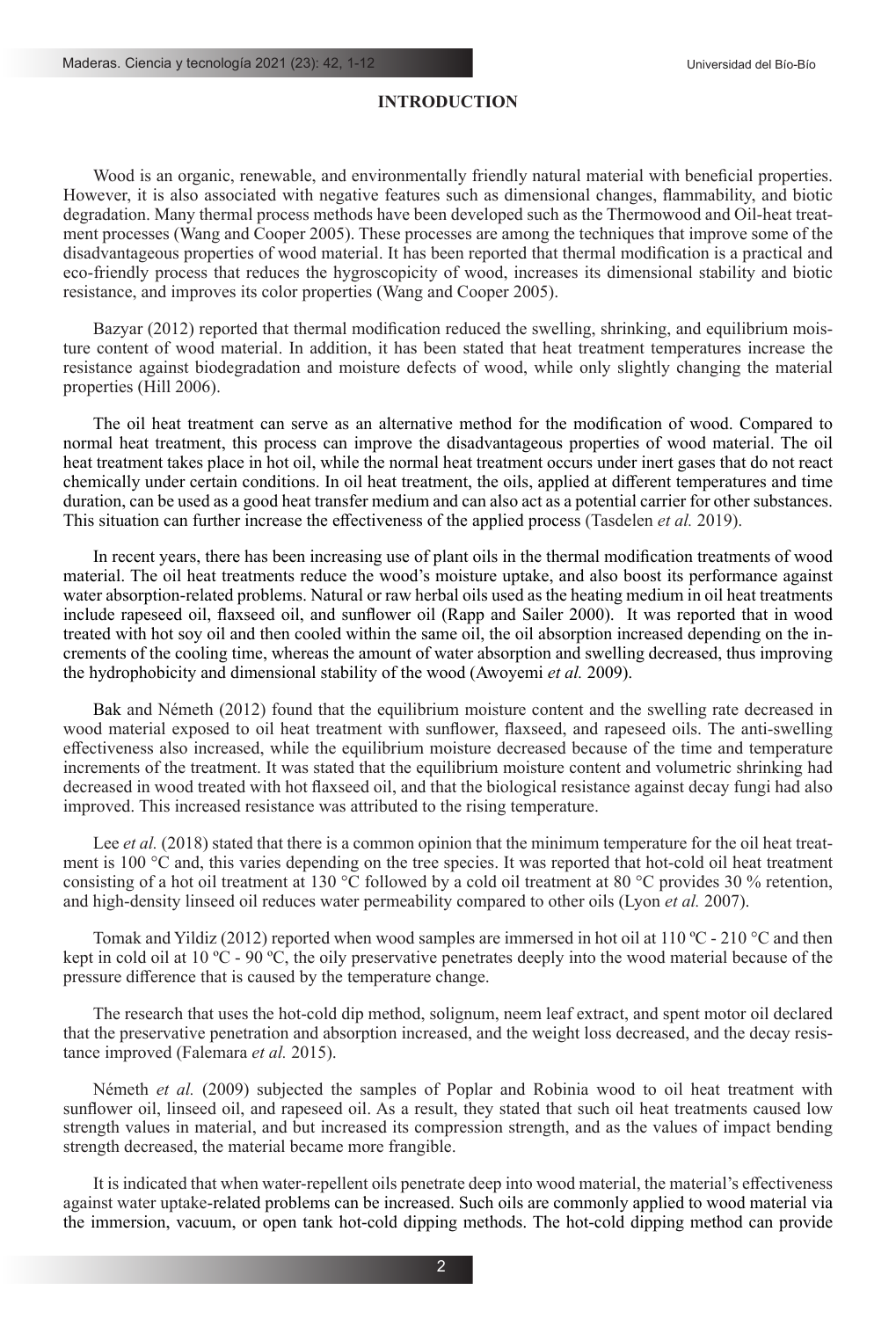uniform oil absorption throughout the wood material. This processing can be applied in the following two ways. 1) The wood material is held in the hot oil tank for a certain time and then removed, after which it is kept in cold oil of the same type in the other tank for additional time. 2) The wood material is kept in the hot oil for a certain period of time, and then is held there until the oil cools, after which it is finally removed from the oil. Thus, for both cases, a pressure difference (vacuum) can occur with the temperature change during the treatment. This vacuum can enable the treatment oil to better penetrate the wood material (Bozkurt *et al.* 1993).

Innovative strategic approaches form the basis of commercial and economic operations. In this sense, one of the strategic materials is the wood. Wood modification via hot-cold oil treatment may be an alternative strategic approach because the biological resistance and physical properties are directly related to the service life and all other technological properties of the wood. In addition to these features, a great many studies have been conducted investigating the effect of heat treatment on other properties of wood such as color changes and mechanical properties (Wang and Cooper 2005). However, no study to date has examined the effect of hot-cold oil treatment on these properties of wood.

Therefore, this study aimed to determine the changes in biological resistance and physical properties of sapwood samples of Brutia pine that had been subjected to hot-cold oil treatment with various plant oils. In this context, the study compared the biological resistance and physical properties of hot-cold oil-treated wood with those of untreated wood, evaluated the effects of the applied treatment on the abovementioned properties, and presented the significance level of these effects.

Turkey has important potential with regard to oil-producing plants and plants with oily seeds. Such wonderful multi-purpose plants constitute an important source of raw oil for many sectors, including the biodiesel, chemical, food, and paint industries (Onat *et al.* 2017). In addition, these plants meet a large part of the need for vegetable oils as well (Kolsarici *et al.* 2015). If organic oils produced from such renewable vegetable sources are also used in different industrial sectors such as the wood preservation and the wood modification industries, benefits can be realized in both domains and problems relating to the natural environment can be minimized. In this sense also, the hot-cold oil treatment applied using vegetable oils can make an important contribution.

Nowadays, due to the escalating use of chemicals that threaten human health and the natural environment, more restrictions related to these problems are being put in place. Therefore, treatment (modification) using vegetable oils can both improve the negative properties of the wood material and reduce environmental problems caused by toxic chemical-based oils. From this aspect, this study, with its environmentally friendly approach to wood preservation, can be considered as an important contribution to the literature.

# **MATERIALS AND METHODS**

Brutia pine (*Pinus brutia* L.) sapwood samples, castor oil (*Ricinus communis* L.), flaxseed oil (*Oleum linii*), and mixed oil (castor oil 50 % + flaxseed oil 50 %) were used in this study. These oils were utilized as the hot-cold treatment medium in the investigation of the decay resistance and the physical properties of the wood samples. The wood samples were subjected to hot-cold oil treatment according to the parameters in Table 1.

| Hot oil treatment |         | Cold oil treatment |         |
|-------------------|---------|--------------------|---------|
| Temperature       | Time    | Temperature        | Time    |
| $110 °C \pm 2 °C$ | 6 hours | $23 °C \pm 2 °C$   | 2 hours |

**Table 1:** Process parameters for hot-cold oil treated-Brutia pine sapwood.

### **Wood samples**

The wood samples used for the tests were obtained from the sapwood section of three different pine logs. The logs were cut randomly from natural Brutia pine forests in the Isparta region of Turkey. Each pine tree was 63 ( $\pm$  1) years old. The wood samples were prepared in radial (R)  $\times$  tangential (T)  $\times$  longitudinal (L) dimensions and contained no defects such as cracks, decay, or knots. The samples were conditioned until reaching dry air humidity (ISO 4471 1982), and then oven-dried at 103 °C  $\pm$  2 °C to a constant weight and cooled to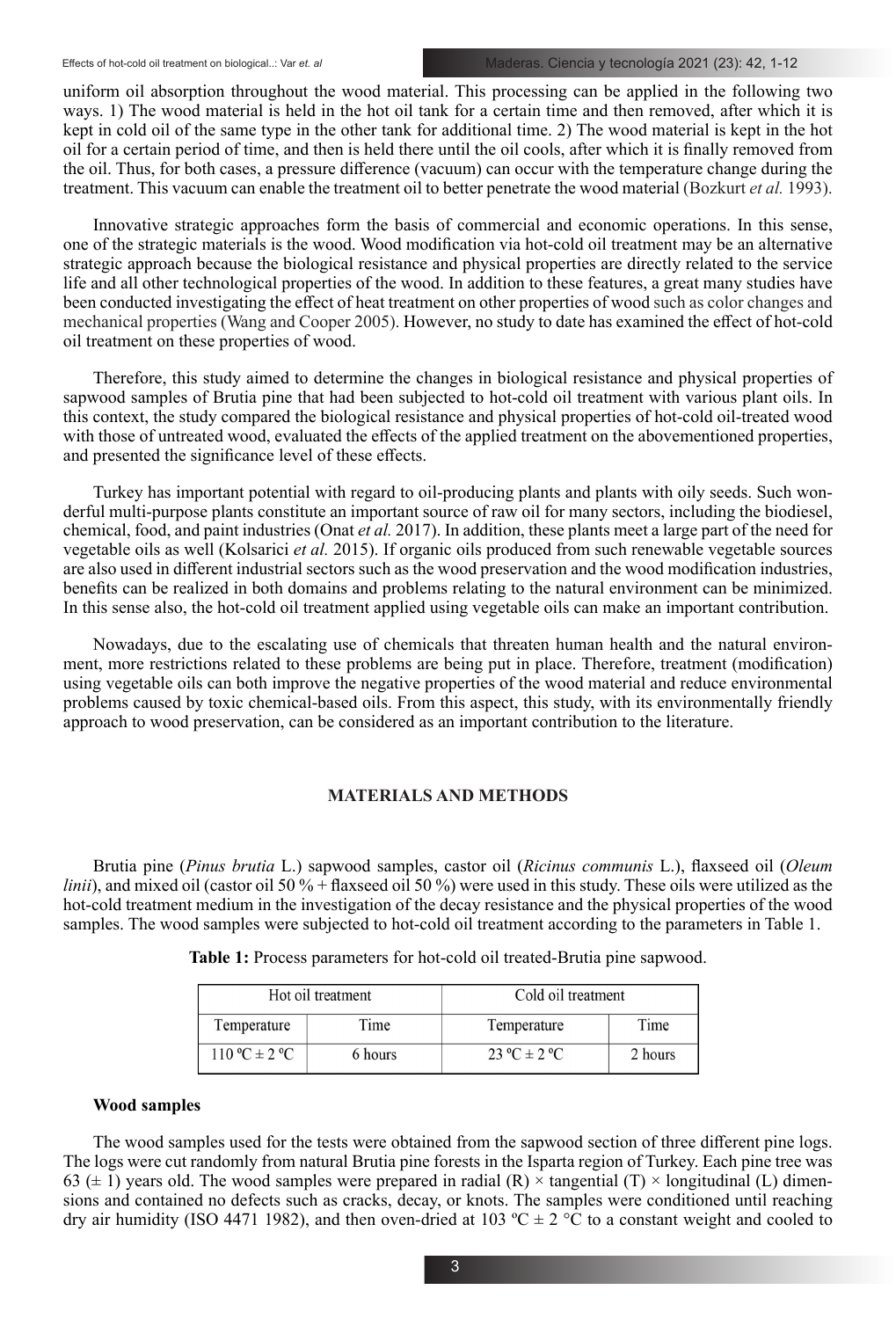normal room temperature in a desiccator (ISO 13061-1 2014). At least five samples were used for each white rot and brown rot decay resistance test. At least ten samples were cut for each physical test (weight percent gain (WPG), density, water absorption (WA), and volumetric shrinking (VSH)). The wood samples were cut to the size of 30 (R)  $\times$  30 (T)  $\times$  15 (L) mm<sup>3</sup> for the WPG and WA tests and to the size of 20 (R)  $\times$  20 (T)  $\times$  30 (L) mm<sup>3</sup> for the decay resistance, density, and VSH tests. Prior to the hot-cold oil treatments, the wood samples had achieved approximate oven-dry (full dry) state because it has been reported that under such a condition, the oil transfer capacity within the samples is easier to achieve (Bazyar 2012).

# **Treatment oils**

The properties of the treatment oils are presented here. Castor oil is an odorless (or has a very slight smell), pale yellow liquid, insoluble in water, and having a boiling point of 313 °C (Acar 2019), a density (25 ºC) and viscosity (40 °C) of 0,950 g/cm<sup>3</sup> – 0,974 g/cm<sup>3</sup> and 240 mm<sup>2</sup>/s – 300 mm<sup>2</sup>/s, respectively (Scholz and Silva 2008). Flaxseed oil is the raw material used for varnish and oil-based paints and contains a great amount of unsaturated fatty acids and a significant amount of potassium, as well as magnesium, iron, copper, and zinc (Nicholas 1973). In water-repellent formulations, it can form hydrogen bonds and has a high molecular weight compared to water. It can create protective inner and outer surface layers against moisture (Schneider 1980) and is able to provide rapid and stable heat transfer within the wood structure. This oil also provides important heat treatment parameters including a suitable boiling point and a tendency for polymerization (Sailer and Rapp 2001).

# **Hot-Cold oil treatment of wood samples**

The hot-cold oil treatment was achieved in accordance with the terms and conditions of the TS 345 (2012) standard. Two open-mouthed tanks were used to treat the wood samples with the oils. The tanks are specially designed laboratory-type containers made of stainless steel. One of the tanks (Tank 1) was for the hot oil treatment and the other (Tank 2) for the cold oil treatment. First, the wood samples were placed in Tank 1 followed by the raw oil. The raw oil was heated in Tank 1 until it reached the desired temperature. The hot oil treatment commenced when the oil temperature reached 110  $^{\circ}$ C  $\pm$  2  $^{\circ}$ C. After the samples had been kept within the hot oil for 6 h, they were immediately removed from Tank 1 and then immersed in the cold oil (23)  $\degree$ C  $\pm$  2  $\degree$ C) in Tank 2 and removed after 2 hours. Finally, after applying 0,1 atmospheric vacuum to remove the excess and residual oil on the samples, their gross dimensions and weights were measured. The samples were oven-dried at  $60 \pm 2$  °C to a stable weight and then cooled to normal room temperature in the desiccator and their net weights and dimensions were remeasured. Before testing was carried out, all these processes were repeated in the same way for each of the treatment oils. The amount of oil absorbed by the samples was determined by calculating WPG (Weight Percent Gain).

### **Biological resistance tests**

The biological (decay) resistance of the treated and untreated control Brutia pine sapwood samples against *Trametes versicolor* (white rot) and *Neolentinus lepideus* (brown rot) was measured according to the TS 5563 EN 113 (1996) standard with minor modification in sample size. First of all a 3,7 % malt extract agar medium was prepared for the test fungi. Later, all of the full-dry treated and untreated wood samples were incubated in petri dishes at 25 ºC and 75 % RH for 12 weeks, after which the samples were taken from the incubator and then redried and reweighed. Before the decay resistance was evaluated, the mass loss values (%) caused by fungal degradation were measured separately for each of the treated and untreated control samples.

### **Physical properties tests**

The physical properties tested for the Brutia pine sapwood included the weight percent gain (WPG), density, water absorption (WA), and volumetric shrinking (VSH). These physical properties of the wood samples were recorded according to the following international laboratory standards: ASTM D1413-07e1 (2007) for WPG measurements, ISO 13061-2 (2014) for density measurements, and ISO 4858 (1982) for VSH measurements. The WA measurements were determined in accordance with Rowell and Banks 1985.

## **Statistical analysis**

All measured data were statistically analyzed by one-way analysis of variance (ANOVA). The average values of the tested properties were compared using Duncan's Multiple Range Test (DMRT) to allocate the differences between the effects of the hot-cold oil treatments.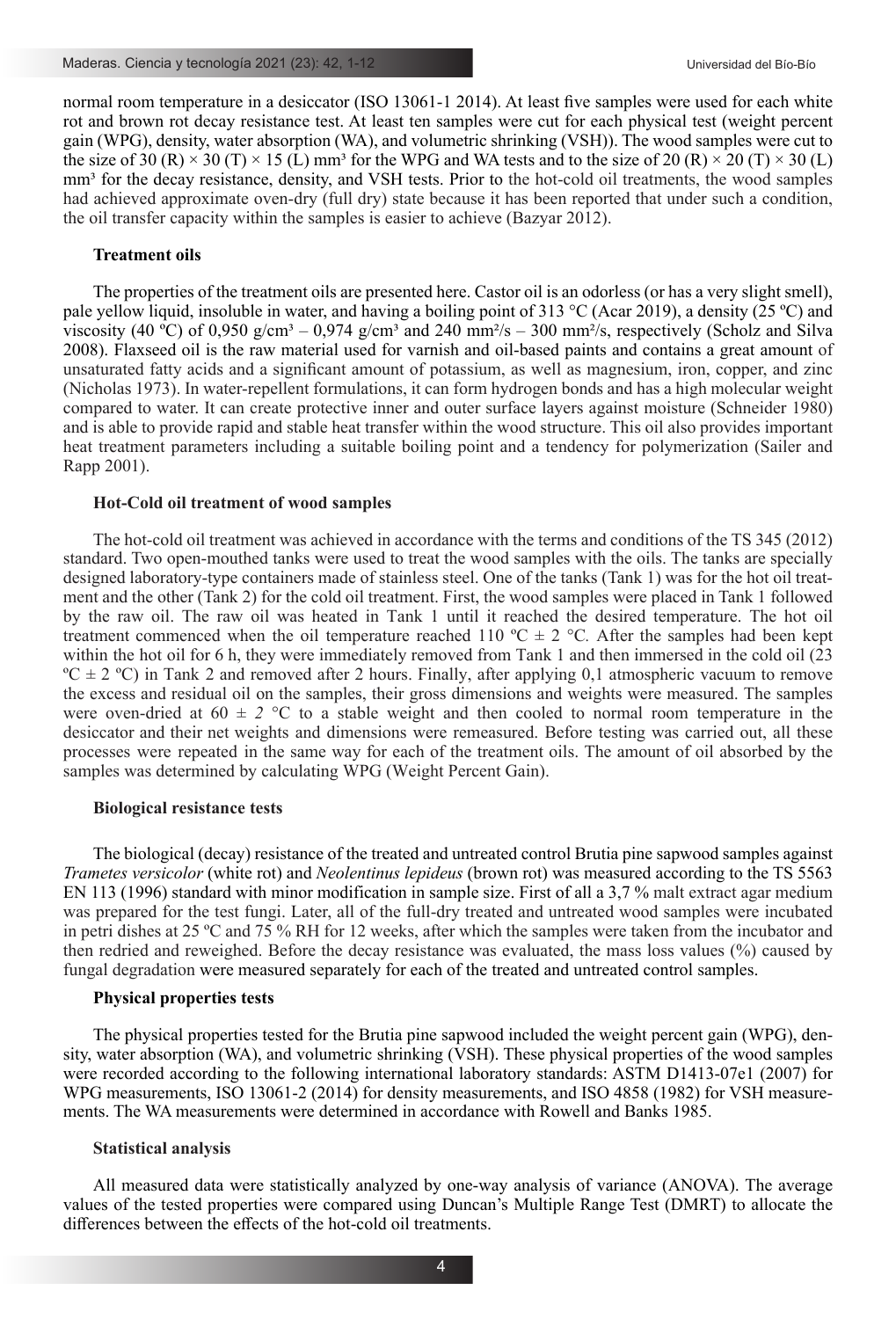# **RESULTS AND DISCUSSION**

### **Decay resistance**

Table 2 lists the results of the decay resistance test for the wood samples with and without the hot-cold oil treatment. Figure 1 shows the mass loss changes of the wood samples. The change values were calculated by comparison with those of the controls.

**Table 2:** Mass loss results of the control and treated Brutia pine sapwood samples against *Trametes versicolor* and *Neolentinus lepideus.*

| Treatments   | Trametes versicolor | Neolentinus lepideus |
|--------------|---------------------|----------------------|
|              | Mean $(\%)^*$       | Mean $(\%)^*$        |
| Control      | $26.47 \pm 1.9$ c   | $28,22 \pm 1,0$ g    |
| Castor oil   | $32,90 \pm 1,3$ d   | $32,04 \pm 2,1$ h    |
| Flaxseed oil | $14.63 \pm 2.3$ a   | $13,20 \pm 1,5$ e    |
| Mixed oil    | $20.71 \pm 2.9 b$   | $16,28 \pm 1,8$ f    |

\*Values with different letters displayed within the same column are significantly different at 95 % confidence level ( $p \le 0.05$ ).

The mass loss values of the test (treated) and untreated (control) samples exposed to both *Trametes versicolor* and *Neolentinus lepideus* were compared (Table 2). The mass loss after the hot-cold flaxseed oil treatment was 14,63 % and 13,20 % for exposure to *Trametes versicolor* and *Neolentinus lepideus*, respectively. The mass loss for the samples with the mixed oil treatment as 20,71 % for *Trametes versicolor* and 16,28 % for *Neolentinus lepideus*. However, the mass loss values in the test samples were higher for the hot-cold castor oil treatment. This mass loss was observed to be 32,90 % for *Trametes versicolor* and 32,04 % for *Neolentinus lepideus*. Table 2 revealed that, according to the ANOVA results, the hot-cold oil treatment exhibited a statistically significant effect on the decay resistance of the wood samples. The mass loss values for the control samples exposed to the degradative effects of *Trametes versicolor* and *Neolentinus lepideus* for 12 weeks were higher than those of the treated samples. The hot-cold oil treatment provided a significant increase in the decay resistance of the samples against both the white rot and the brown rot fungi. The best decay resistance results were observed in the wood samples hot-cold treated with flaxseed oil. Similar results were obtained with the hot-cold mixed oil process. However, the hot-cold castor oil reduced the decay resistance of the wood samples.



**Figure 1:** Mass loss differences of the control and treated wood against *Trametes versicolor* and *Neolentinus lepideus.*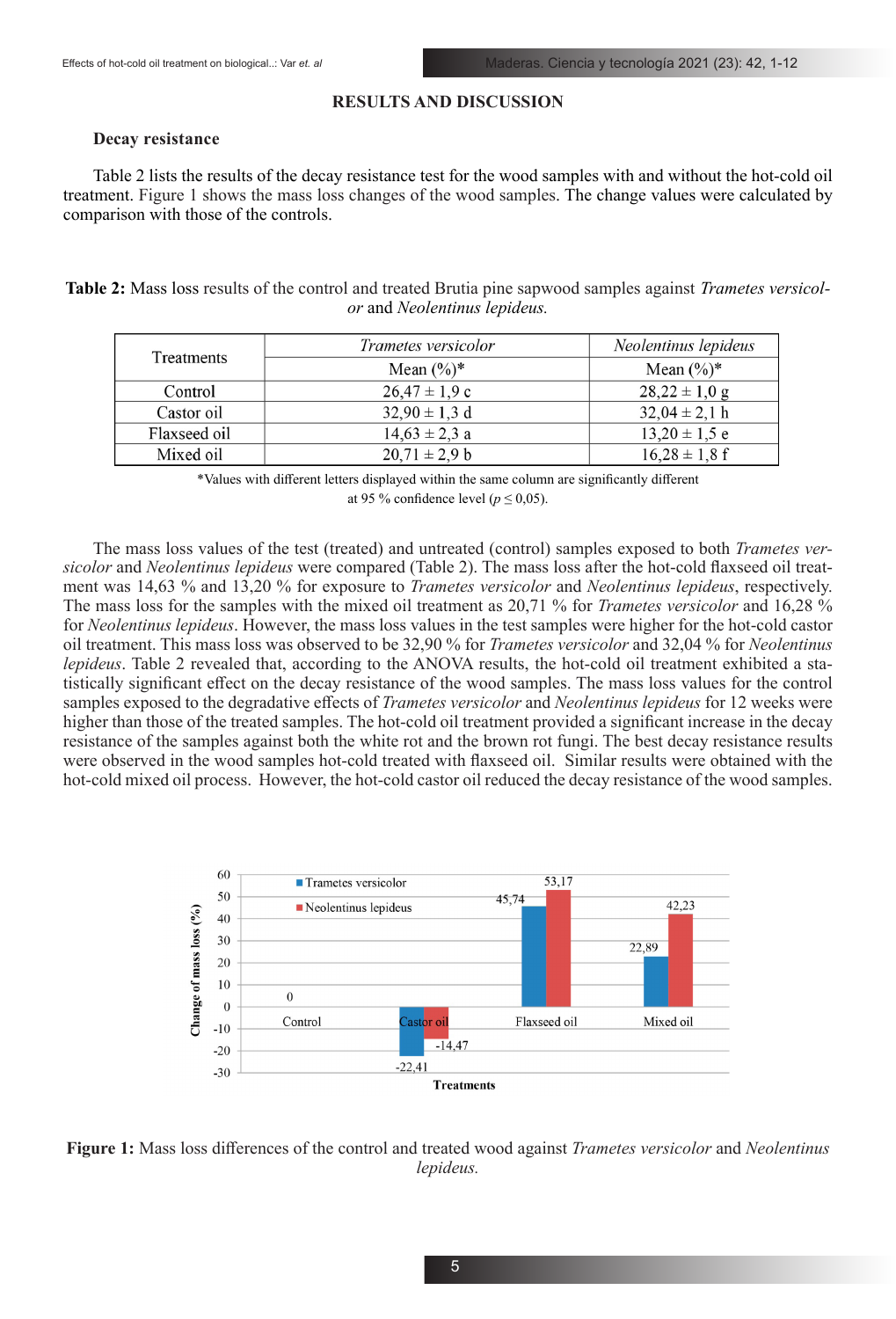Bazyar (2012) found that the mass loss after exposure to *Coriolus versicolor* and *Coniophora puteana* for 16 weeks was lower for oil heat-treated-aspen wood compared to untreated wood. Welzbacher and Rapp (2002) also reported that oil heat treatment improved the decay resistance against *Coriolus versicolor* and *Coniophora puteana* for spruce and pine wood samples. The difference in decay resistance of the hot-cold oil treated-Brutia pine wood may due to the decrease of hydroxyl groups in the holocellulose and the changes within the chemical structure of the wood (Tjeerdsma *et al.* 2002). One study reported that there was a good correlation between the resistance increase in heat-treated wood and the hygroscopicity (Tjeerdsma *et al.* 2002). Another study stated that the important parameters for reducing the equilibrium moisture of heat-treated wood and increasing its biological resistance include the reduction of hydroxyl groups in the holocellulose, chemical changes, and lignin cross-linking (Nuoponen 2005).

# **Physical properties**

The findings and discussion regarding testing of the physical properties of the hot-cold oil-treated Brutia pine sapwood samples and the untreated controls are presented separately below.

## **Weight percent gain**

Table 3 gives the results of the weight percent gain (WPG) test for the hot-cold oil-treated wood samples. Figure 2 indicates the WPG changes for all the wood samples. The change rates were calculated according to the oven-dry weight before treatment.

| Treatments   | Mean $(\%)^*$      |
|--------------|--------------------|
| Control      | -                  |
| Castor oil   | $40,84 \pm 11,3$ a |
| Flaxseed oil | $75.72 \pm 11.4 b$ |
| Mixed oil    | $56.91 \pm 5.7$ c  |

**Table 3:** WPG results of the treated Brutia pine sapwood samples.

**\***The difference between the values indicated by different letters within the same column is significant ( $p \le 0.05$ ; 95 %).

The hot-cold oil treatment had a statistically significant effect on the WPG values of the wood samples. These effects differed significantly at the 95 % confidence level. The measured WPG values of the samples ranged from about 41 % to 76 %. The highest WPG value was measured after the flaxseed oil treatment, while the lowest was obtained after the castor oil treatment. A WPG value of about 57 % was measured after the mixed oil treatment. Moreover, the mixed oil treatment significantly increased the WPG value of the wood samples compared to the castor oil treatment. For this mixed oil treatment, the WPG value was about 40 % more than for the castor oil treatment, while it was about 33 % less than for the flaxseed oil treatment. This reduction may have been due to the castor oil content within the mixed oil because in Table 3, we observed a lower WPG value for the hot-cold castor oil treatment.



**Figure 2:** WPG in the treated wood compared to weights prior to hot-cold oil treatment.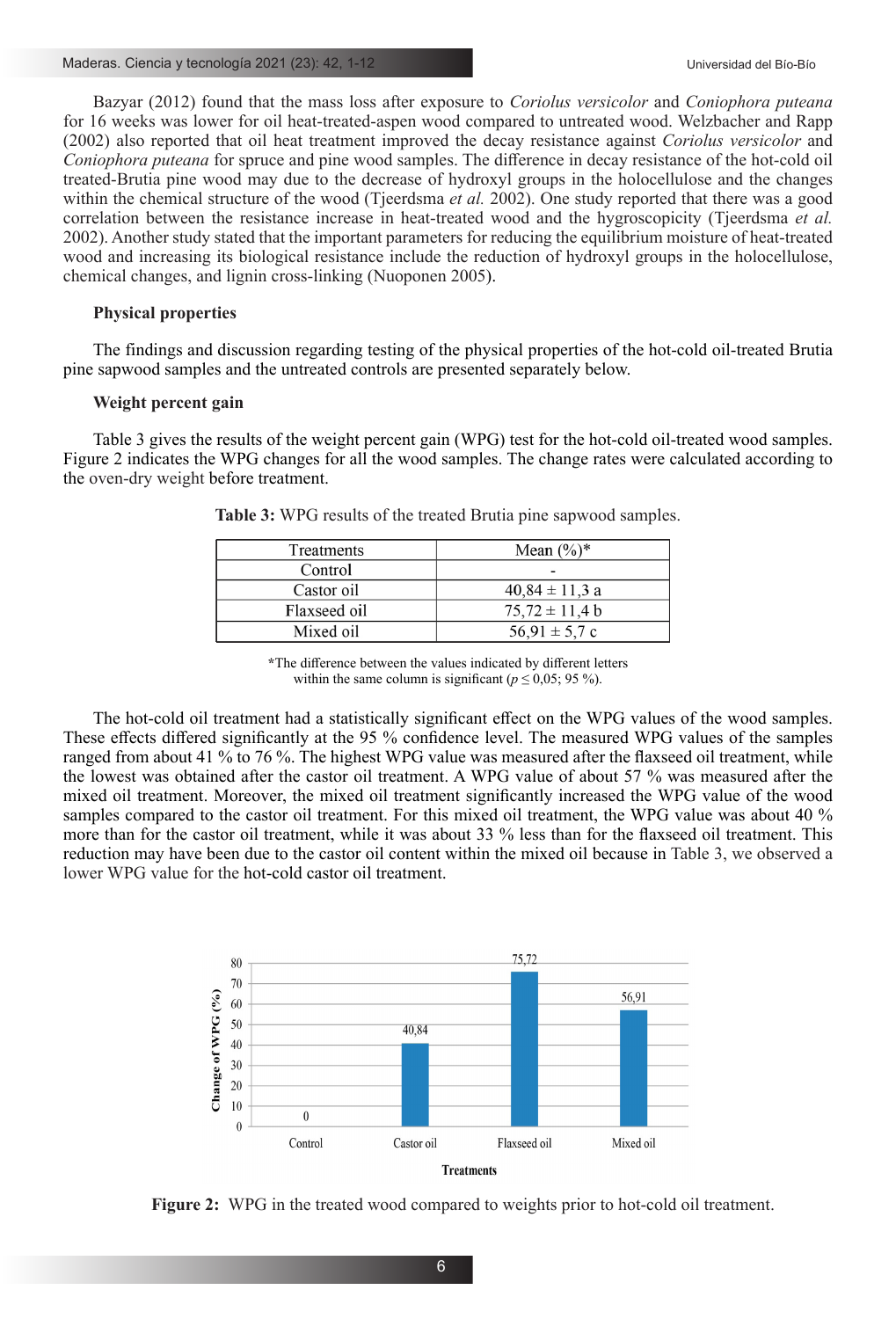Several studies have reported that the WPG values after oil heat treatment were  $84\% - 86\%$  for aspen wood (Bazyar 2012), 42 % - 51 % for pine wood, and 10 % - 18 % for spruce wood (Sailer and Rapp 2001). Spear *et al.* 2006 also reported that pine wood treated with flaxseed oil at two different oil heat treatments yielded a WPG value of 87 % and 90 %. In the hot-cold oil treatment, the cooling process may contract the air inside the wood that had expanded during the heating process and, this contraction of the air can produce a vacuum effect that enables better penetration of the oil into the wood (Awoyemi *et al.* 2009). In this study, during the hot-cold oil treatment, no additional pressure or vacuum was applied in order to increase the WPG value. Nevertheless, the WPG increment may also due to the density and viscosity values of the treatment oils. These types of different properties of oils may able to increase oil penetration by making an improvement effect oil absorption during the hot-cold oil treatment. The increased oil penetration can also increase the WPG value. Awoyemi *et al.* 2009 reported that oil heat treatment caused a WPG increase in the wood. All these evaluations and observations demonstrate that the WPG values in Table 3 are consistent with the results of previous studies.

# **Density**

Table 4 gives the results of density measurements for the hot-cold oil-treated wood samples. Figure 3 displays the density change percentages of all samples. The change percentage was calculated according to the oven-dry weight.

| Treatments   | Mean $(g/cm^3)^*$ |
|--------------|-------------------|
| Control      | $0,50 \pm 0,03$ d |
| Castor oil   | $0.74 \pm 0.04$ e |
| Flaxseed oil | $0.92 \pm 0.07$ f |
| Mixed oil    | $0.83 \pm 0.05$ g |

**Table 4:** Density results of the control and treated Brutia pine sapwood samples.

\*The difference between the values indicated by different letters within the same column is significant ( $p \le 0.05$ ; 95 %).

The hot-cold oil treatment significantly increased the density of Brutia pine sapwood compared with the untreated control wood. The highest density increase was 85 % in the flaxseed oil treatment, while the lowest was 48 % in the castor oil treatment. This result revealed that the effect of the hot-cold oil treatment on the oil absorption amount of Brutia pinewood showed to be there is a significant difference among treatment oils and, the flaxseed oil treatment significantly increased the quantity of oil absorbed by the pine wood compared to the other oil treatments. This can imply that the natural properties such as the density and viscosity of the treatment oils affected the oil quantity absorbed by the wood. These results in line with studies by some researchers (Falemara *et al.* 2015, Owoyemi and Kayode 2007) agree with his findings that the absorption or weight gain is different according to oil type. This increase in density was due to the fact that the flaxseed oil treatment had a greater oil uptake per unit volume compared to the other oil treatments. The degree of density increment may depend on the density and viscosity values of the oils used during the hot-cold oil treatment. As a natural result of the different density and viscosity of flaxseed oil, the volumetric increment resulting from the oil amount taken in per unit volume can give the wood high-density values. This density improvement may also be related to the mass increment in the wood. Therefore, the mass increment in wood subjected to the hot-cold oil treatment can also affect the wood's density and void volume, i.e., the empty spaces within the wood.



**Figure 3:** Density changes in the treated wood compared to the untreated control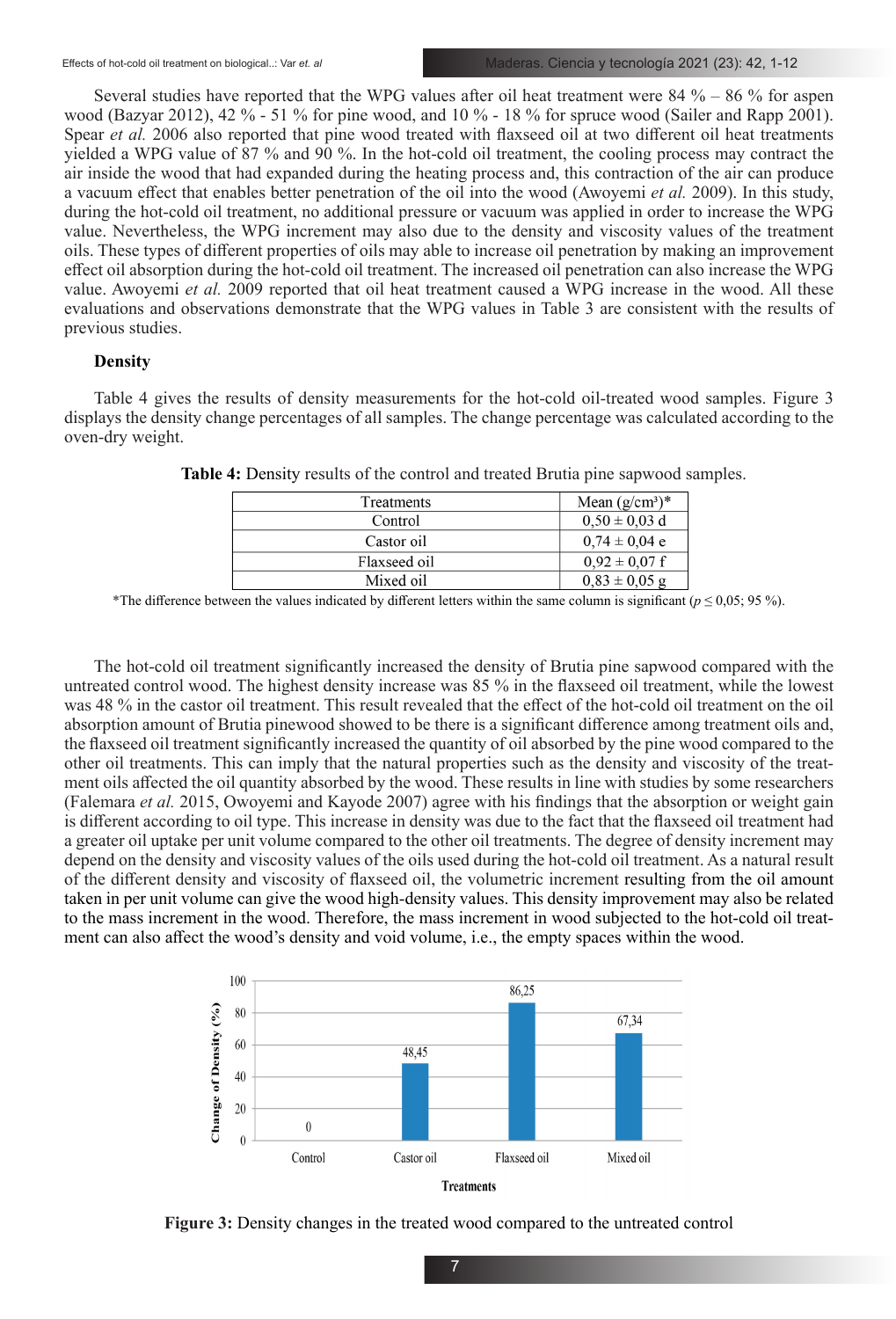Bozkurt *et al.* (1993) reported that the wood preservatives absorbed by wood material reduced the void (air) volume within the wood, and the reduction in the void volume of the wood indirectly supported the weight gain due to oil uptake. In this study, we observed (Table 1) that the oils increased the density of Brutia pine sapwood after the hot-cold oil treatment. The increasing density may cause mass increases by displacing air with oil during the treatment process. The factor affecting this situation is the heating of the air in the wood cell voids with the application of hot oil initially in wood impregnation. It is thought that this expansion may be caused by the oil settling in the wood cavities as a result of the rapid contraction of the air in the cell spaces by the cold oil treatment (Ahmed *et al.* 2017).

# **Water absorption**

Table 5 presents the results of the water absorption (WA) testing of the hot-cold oil-treated wood samples. The WA change rates of all samples are shown in Figure 4. The change rates were calculated according to those of the control.

| Treatments   | Mean $(\%)^*$     |
|--------------|-------------------|
| Control      | $64,41 \pm 2,3$ h |
| Castor oil   | $29.78 \pm 2.8$ i |
| Flaxseed oil | $19.07 \pm 3.3$ j |
| Mixed oil    | $24,28 \pm 1,0$ k |

**Table 5:** WA results of the control and treated Brutia pine sapwood samples.

\*The difference between the values indicated by different letters within the same column is significant ( $p \le 0.05$ ; 95 %).

The results presented in Table 5 show that the WA values ranged from 19,07 % to 29,78 % when the hotcold oil treatment was applied to the wood specimens. A decrease of 53,76 % - 70,39 % was achieved in the treated samples compared to the untreated control samples. Moreover, these results revealed that the lowest WA value was 19,07 % when the hot-cold oil treatment was applied with flaxseed oil, and hence, the WA decrease was the highest  $(\sim 70,39\%)$ . In addition, the ANOVA showed that the applied hot-cold oil treatment had a significant effect on the WA properties of the wood samples. Several different studies have reported that hygroscopicity and water absorption decreased in oil heat-treated-wood material (Hyvonen *et al.* 2005, Hofland and Tjeerdsma 2005). Other studies have also stated that the molecule size of some dry oils, such as flaxseed oil, is too large to penetrate the cell walls. However, they said that such oils remain mostly in the cell lumens, and penetrate into the wood to form a water-repellent outer layer in the wood (Olsson *et al.* 2001, Hill 2006, Wang 2007). Table 5 shows that the lower WA values were measured in the hot-cold oil-treated Brutia pine sapwood compared to the non-treated control wood. This means that the hot-cold oil treatment reduces water intake and improves water repellent effectiveness. We can say that these results are similar to the literature findings.



**Figure 4:** WA change of the treated wood compared to the untreated control.

### **Volumetric shrinking**

Table 6 presents the results of the volumetric shrinking (VSH) testing for the wood samples with and without the hot-cold oil treatment. The VSH change rates of all samples are presented in Figure 5. The change rates were calculated according to the control samples.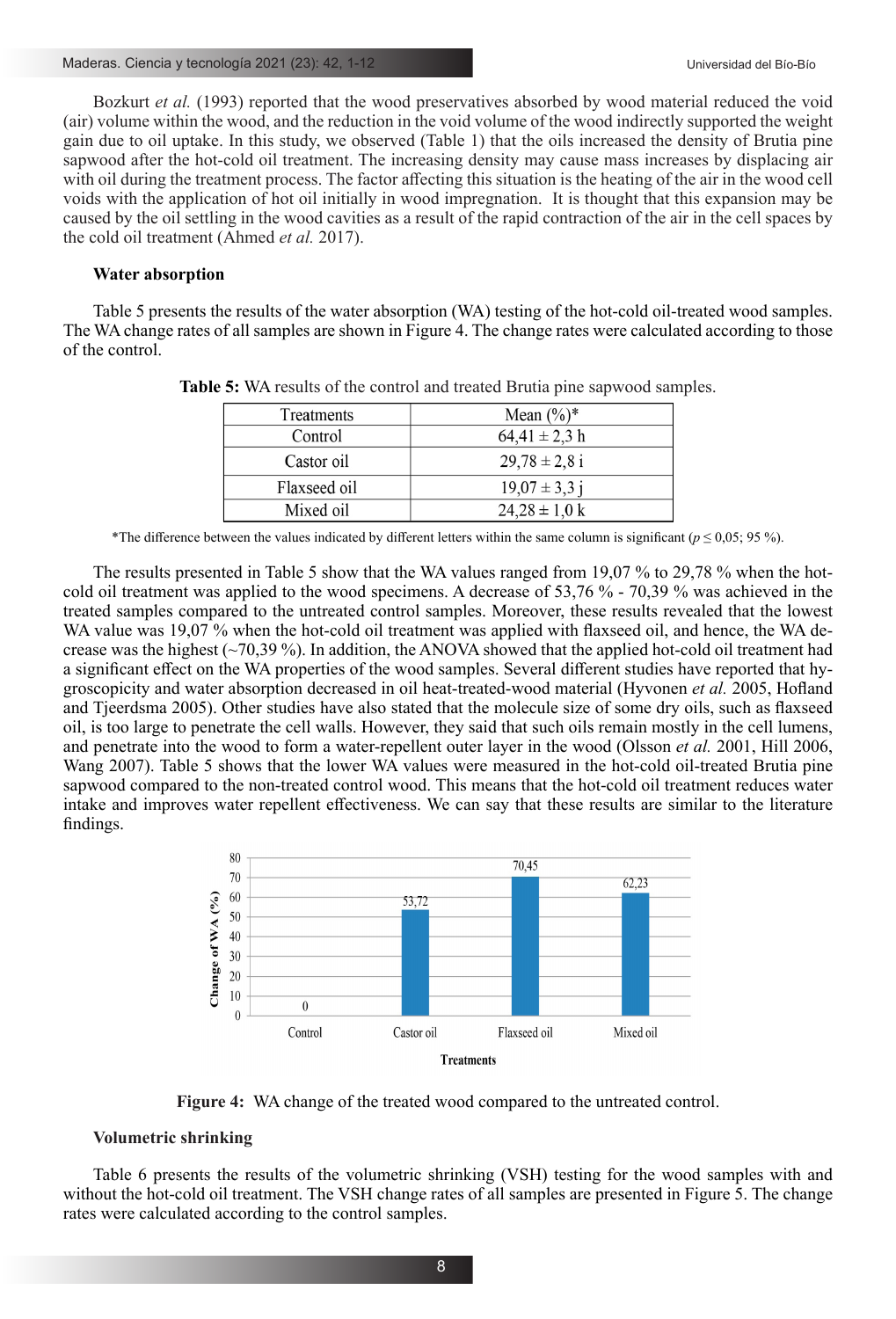| Mean $(\%)^*$    |
|------------------|
| $9.52 \pm 0.3$ n |
| $7,66 \pm 0.4$ o |
| $5.08 \pm 0.3$ p |
| $6,83 \pm 0.4$ q |
|                  |

**Table 6:** VSH results of the control and treated Brutia pine sapwood samples.

\* The difference between the values indicated by different letters within the same column is significant (*p* ≤ 0,05; 95 %).

The ANOVA results of Table 6 demonstrate that the hot-cold oil treatment had a significant effect on the VSH properties of the wood specimens. The VSH percentages of the treated samples were significantly reduced compared with those of the untreated-samples. For example, the VSH values of the hot-cold oil-treated samples measured between 5,8 % and 7,66 %. Therefore, a VHS reduction of 19,54 % to 46,64 % was achieved, i.e., the treated wood samples had become more dimensionally stable. Flaxseed oil in the hot-cold oil process had the highest WPG (75,72%) (Figure 2) and the lowest VSH (5,08 %) (Table 6), the highest change or decrease (46,65 %) was found (Figure 5), and the highest dimensional stability was achieved. In contrast, when the castor oil was utilized in the hot-cold oil treatment, the highest VSH (7,66 %) was obtained, and the lowest change rate (19,40 %) (Figure 5) and the lowest dimensional stability were reached. These results can be explained by the decreased hemicellulose and the reduction of the volumetric shrinking by the wood hydroxyl groups during the hot-cold oil process, especially in the hot oil phase. These results can be explained by the fact that samples were not exposed to moisture long enough to reach equilibrium and, treatments that had higher oil uptake had lower shrinkage because of slower moisture adsorption. In other words, these results can also be explained as follows. The samples with slower moisture uptake after hot-cold linseed oil treatment may have yielded less VSH values. Therefore, the use of flaxseed oil in the hot-cold treatment technique may be a factor in improving dimensional stability. Falemara *et al.* (2015) stated that the high oil uptake reduces exposure to moisture for a long time and this reduces the volumetric shrinking of the wood and improves its dimensional stability. Some researchers have found that the dimensions of heat-treated wood material were more stable compared to those of untreated material (Stamm *et al.* 1946), and that its volumetric shrinking decreased and dimensional stability improved (Syrjanen 2001). Others also reported that the oil heat treatment reduced the VSH of the wood material (Sailer and Rapp 2001, Salim *et al.* 2010).



**Figure 5:** VSH changes of the treated wood compared to the untreated control.

According to Tomak and Yildiz (2012), the vegetable-based oils can create a hydrophobic layer that reduces water uptake and a mechanical barrier effect within the wood structure, but they may not provide alone a full protective effect against biotic harmful such as fungi and termites; in this case, they can be used in the wood treatment process together with various biocides like pesticides and fungicides. In this sense, Ozgenc *et al.* (2013) reported that the vegetable oils can be used with new generation wood preservatives such as Celcure AC 500 (Alkali Copper Quaternary) and MCQ (Micronized Copper Quaternary), and micro-emulsions that reduce oil retention and contain different biocides.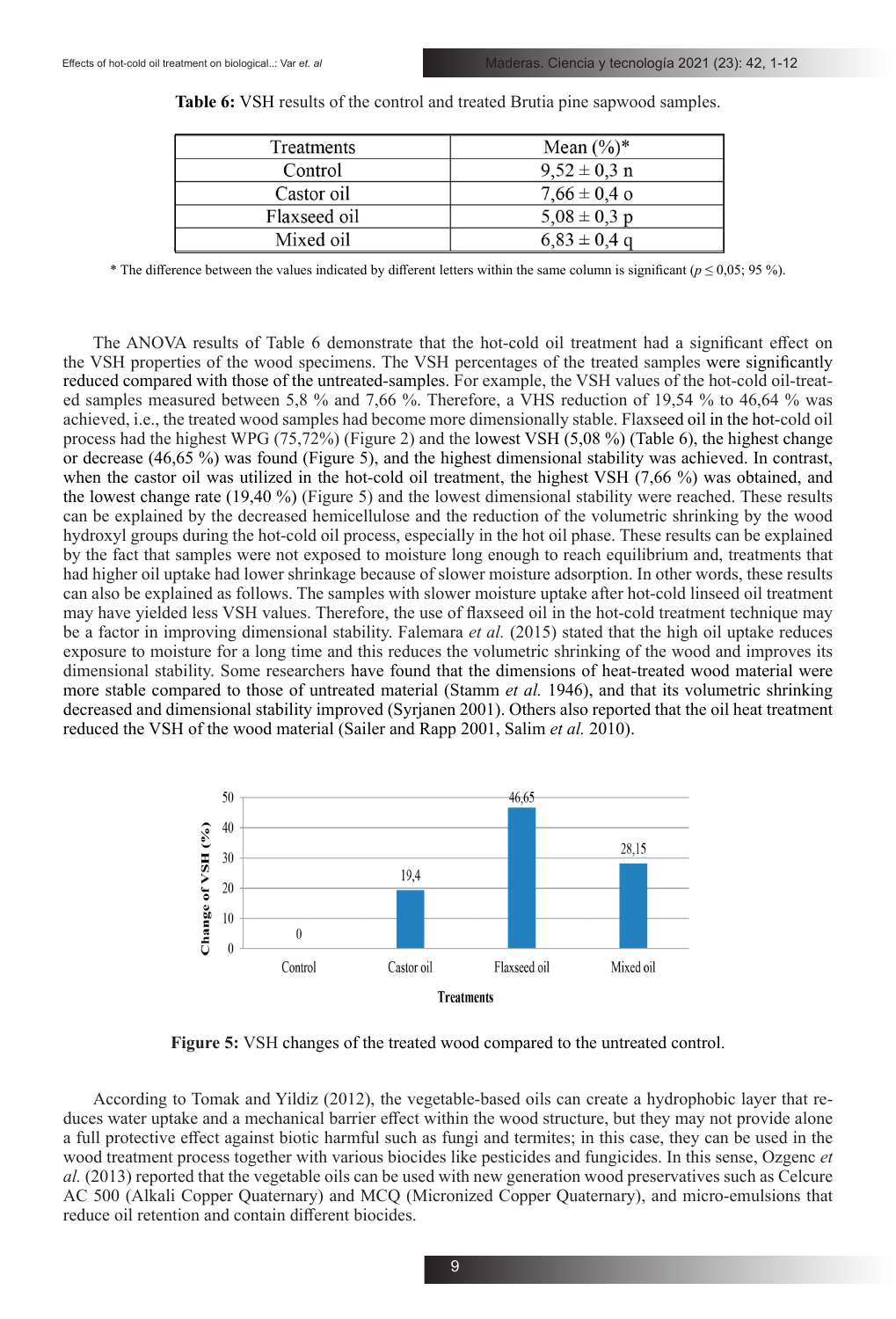# **CONCLUSIONS**

This study has shown that the hot-cold oil treating method results in high oil uptake; this can be a major disadvantage for the treatment; because the economic cost for such wood modification operations will depend on the cost of the treatment oils.

When the hot-cold oil treatment was applied with only castor oil, it did not increase the decay resistance for either fungus. In addition, these results measured in the small sapwood samples showed that the hot-cold treatment with castor oil had a significant effect on the physical properties. The hot-cold flaxseed oil treatment had a significant impact statistically not only on the physical properties of the wood but also on its decay resistance against both fungi types.

The hot-cold oil treatment technique with vegetable oils can significantly improve the physical properties of Brutia pine sapwood, including the WPG, WA, density, and VSH. In particular, the hot-cold flaxseed oil treatment can increase the decay resistance of Brutia pine sapwood against wood-decay fungi. Although these oils increase the decay resistance, they are not able to sufficient to prevent decay by themselves. In addition, investigations should be carried out by other studies to determine whether this biological resistance improvement of Brutia pine sapwood is sufficient to warrant its use in contact with soil.

The wood modification based on hot-cold oil treatment can be improved together with oil-based new generation wood preservatives and micro-emulsions. Such applications can increase the wood preservation effectiveness of vegetable oils. But, for full protective efficacy, high oil absorption or retention may be required. As the oil absorption increases, it can bleed from the wood. This can make the treatment process non-economical.

### **ACKNOWLEDGMENTS**

The authors are grateful for the support from the TR TUBITAK–Directorate of Science Fellowships and Grant Programs (BIDEB) (Grant No. 2209-A: 1919B011601622).

### **REFERENCES**

**Acar, K. 2019.** Acar Chemicals Inc. https://www.acarchemicals.com/sayfalar.asp?Language- $ID=1$ &cid=3&id=8&id2=8718

**Ahmed, S.A.; Morén, T.; Sehlstedt-Persson, M.; Blom, Å. 2017.** Effect of oil impregnation on water repellency, dimensional stability and mold susceptibility of thermally modified European aspen and downy birch wood. *J Wood Sci* 63(1): 74-82. https://doi.org/10.1007/s10086-016-1595-y

**ASTM. 2007.** Standard test method for wood preservatives by laboratory soil-block cultures*.* ASTM D1413-07E1. 2007. ASTM: West Conshohocken, PA, USA. https://www.techstreet.com/standards/astmd1413-07e1?product\_id=1562947

**Awoyemi, L.; Cooper, P.A.; Ung, T.Y. 2009.** In-treatment cooling during thermal modification of wood in soy oil medium: Soy oil uptake, wettability, water uptake and swelling properties. *European Journal of Wood and Wood Products* 67: 465-470. https://doi.org/10.1007/s00107-009-0346-9

**Bak, M.; Németh, R. 2012.** Changes in swelling properties and moisture uptake rate of oil-heat-treated poplar (*Populus euramericana* CV. Pannónia) wood. *BioResources* 7(4): 5128–5137. http://publicatio.nyme. hu/1070/1/BioRes\_07\_4\_5128\_Bak\_Nemeth\_Changes\_Swelling\_Moisture\_OilHeat\_Poplar\_2781.pdf

**Bazyar, B. 2012.** Decay resistance and physical properties of oil heat treated aspen wood. *BioResources* 7(1): 696-705. https://ojs.cnr.ncsu.edu/index.php/BioRes/article/view/BioRes\_07\_1\_0696\_Bazyar\_Decay\_ Resistance Properites Oil Heat Treated Aspen

**Bozkurt, A.Y.; Goker, Y.; Erdin, N. 1993.** Wood Impregnation Technique. 3779/425. Istanbul University. Faculty of Forestry Publications: Istanbul, Turkey

**TS EN. 1996.** Wood preservatives - Determination of the toxic values against wood destroying basidiomycetes cultured on an agar medium. TS EN 5563. 1996. Turkish Standard Institution: Ankara, Turkey.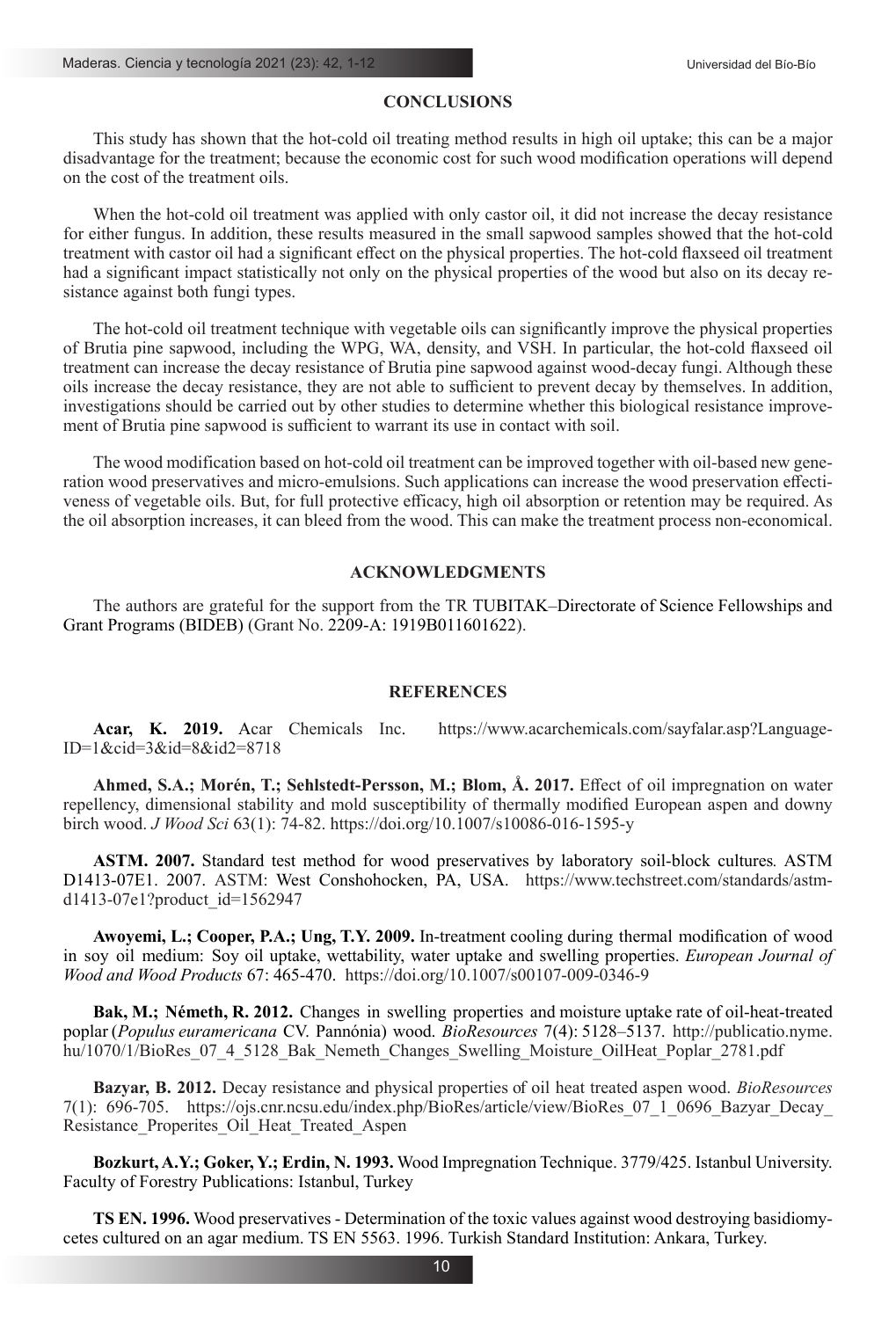**Falemara, B.C.; Ampitan, T.; Oyeleye, I.O. 2015.** Effects of Hot and Cold Treatment Techniques on Preservative Absorption of *Triplochiton Scleroxylon* (Obeche) Against Fungi Attack. *Appl Trop Agric J* 20(1): 146-151.

**Hill, C.A.S. 2006.** *Wood modification: Chemical, thermal and other processes.* Wiley: Chichester. UK.

**Hofland, A.; Tjeerdsma, B.F. 2005.** Wood protection by chemical modification. ECOTAN 3rd Report, Part 3.

**Hyvonen, A.; Piltonen, P.; Nelo, M.; Niinimaki, J. 2005.** Wood protection of tomorrow - Potential of modified crude tall oil formulations in wood protection. In Proceedings of the Seventh Finnish Conference of Environmental Sciences*,* May12-13, Jyvaskyla. Finnish Society for Environmental Sciences. University of Jyvaskyla: 35-38.

**ISO. 2014.** Physical and mechanical properties of wood - Test methods for small clear wood specimens - Part 1: Determination of moisture content for physical and mechanical tests. ISO 13061-1. 2014. International Organization for Standardization: Geneva, Switzerland.

**ISO. 2014.** Physical and mechanical properties of wood - Test methods for small clear wood specimens - Part 2: Determination of density for physical and mechanical tests. ISO 13061-2. 2014. International Organization for Standardization: Geneva, Switzerland.

**ISO. 1982.** Wood - Sampling sample trees and logs for determination of physical and mechanical properties of wood in homogeneous stands. ISO 4471. 1982.International Organization for Standardization: Geneva, Switzerland.

**ISO. 1982.** Wood-Determination of volumetric shrinkage. ISO 4858. 1982. International Organization for Standardization: Geneva, Switzerland.

**Kolsarici, Ö.; Kaya, K.D.; Göksoy, A.T.; Arıoğlu, H.; Kulan, E.G.; Day, S. 2015.** New Searches in Oilseed Production. Agricultural Engineering VIII. In *Technical Congress Proceedings Book-1*, Ankara, Turkey: 401-425 (in Turkish).

**Lee, S.H.; Zaidon, A.; Lum, W.C.; Halip, J.A.; Ang, A.F.; Tan, L.P.; Chin, K.L.; Tahir, M.P. 2018.** Thermal treatment of wood using vegetable oils: A review. *Constr Build Mater* 181: 408-419. https://doi.org/10.1016/j.conbuildmat.2018.06.058

**Lyon, F.; Thevenon, M.F.; Hwang, W.J.; Imamura, Y.; Gril, J.; Pizzi, A. 2007.** Effect of an oil heat treatment on the leachability and biological resistance of boric acid impregnated wood. *Ann For Sci* 64(6): 673-678. https://doi.org/10.1051/forest:2007046

**Németh, R.; Bak, M.; Tolvaj, L.; Molnár, S. 2009.** The effect of thermal treatment using vegetable oils on physical and mechanical properties of poplar and robinia wood. *Proligno* 5(2): 33-37. https://www.proligno.ro/en/articles/2009/2/paper2.htm

**Nicholas, D.D. 1973.** *Wood deterioration and its prevention by preservative treatment: Volume I. Degradation and protection of wood.* Syracuse University Press: Syracuse, New York, USA.

**Nuoponen, M. 2005.** FT-IR and UV Raman spectroscopic studies on thermal modification of Scots pine wood and its extractible compounds. Academic Dissertation. University of Technology: Helsinki. 40p.

**Olsson, T.; Megnis, M.; Varna, J.; Lindberg, H. 2001.** Measurement of the uptake of linseed oil in pine by the use of an X-ray micro densitometry technique. *J Wood Sci* 47(4): 275-281. https://doi.org/10.1007/ BF00766713

**Onat, B.; Arıoğlu, H.; Güllüoğlu, L.; Kurt, C.; Bakal, H. 2017.** Oil seeds and crude oil production in the world and in Turkey. *KSU J Nat Sci* 20 (Special Issue): 149-153.

**Owoyemi, J.M.; Kayode, J.O. 2007.** The effects chromated copper arsenate and solignum oil on the resistance of *Gmelina arborea* (Roxb) to termites' attack. *Nigeria J For* 37(1): 30-37.

**Ozgenc, O.; Yildiz, U.C.; Yildiz, S. 2013.** The wood surface protection with some new generation wood